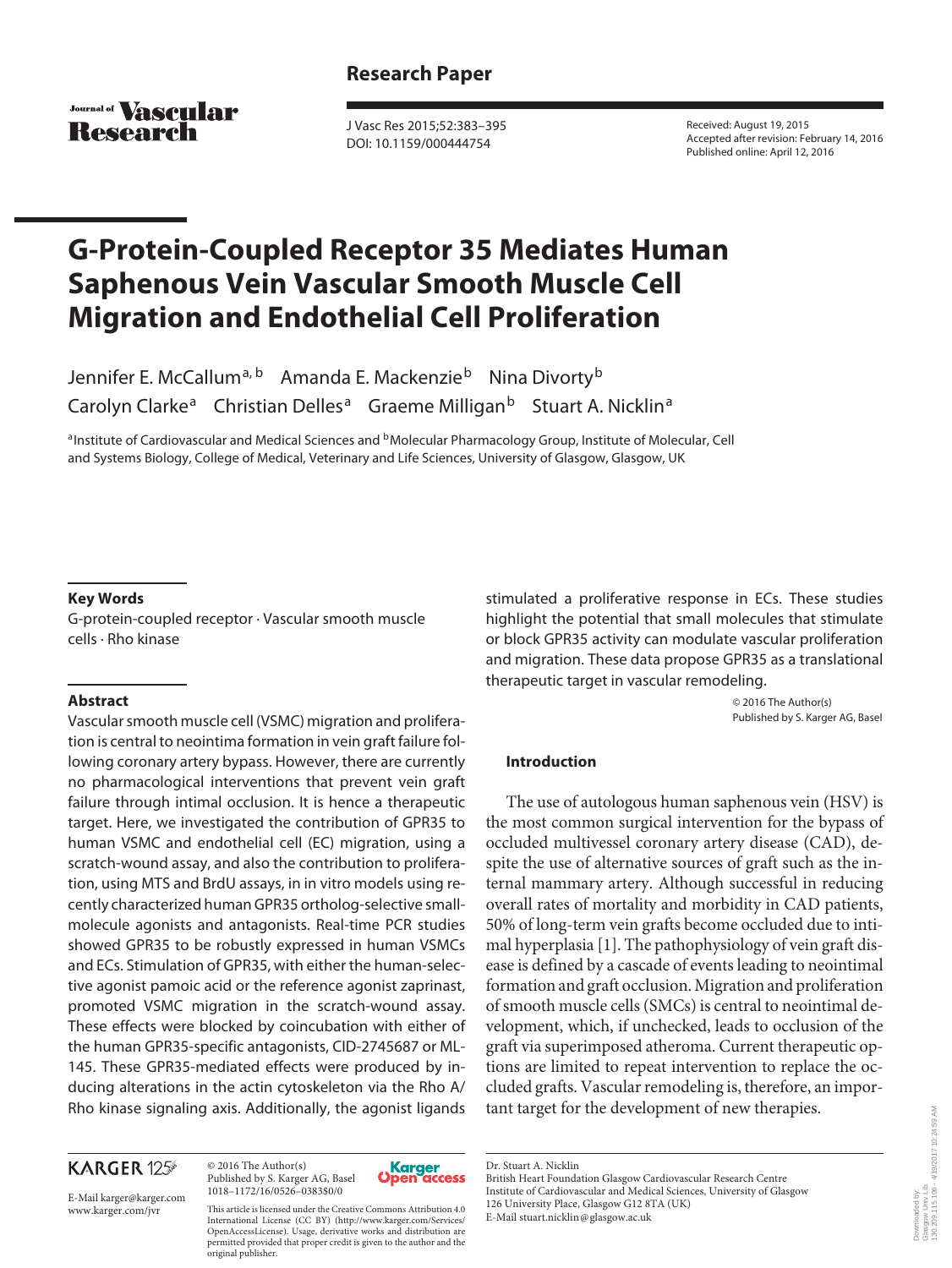G-protein-coupled receptors (GPCRs) remain the best-studied class of cell surface receptors and the most tractable family of proteins for the discovery of novel, small-molecule drugs [2, 3]. However, even in examples in which tissue distribution and genetic ablation data suggest important roles in pathophysiology, a considerable number of GPCRs remain poorly characterized, and, in a significant number of these cases, the endogenous ligand(s) that activate them remain undefined or of questionable physiological relevance  $[4, 5]$ . GPR35 is an example of this. Despite initially being discovered over a decade ago as an intronless, open-reading frame on chromosome 2 corresponding to 309 amino acids [6] and kynurenic acid (KNU) being identified as an endogenously generated agonist of the receptor [7] , GPR35 remains defined as an orphan, due to questions of the effectiveness of this ligand at the human receptor ortholog [8]. Evidence suggests that plasma KNU is only in the nanomolar range physiologically [9, 10], although it has been proposed that levels may reach the micromolar range in inflammation and this may therefore activate GPR35 [7]. However, to date, the consensus would suggest that KNU levels are likely to be insufficient for it to be the true endogenous ligand for GPR35 [11]. Pharmacological characterization of GPR35 has been particularly challenging, both because the nature of the endogenous ligand(s) remains uncertain and because many identified synthetic ligands display substantial selectivity between species orthologs [8, 12] . This has greatly restricted the capacity to interrogate the contribution of GPR35 in rodent models of disease, including vascular disease. Furthermore, GPR35 displays a limited capacity to signal via the commonly studied G-protein-mediated pathways. We have previously reported that GPR35 interacts selectively with  $Ga_{13}$  [13, 14], a G protein often considered to regulate the Rho A/Rho kinase cascade and hence to promote alterations of the cytoskeleton that result in cellular shape change and altered cellular migration [15–17]. Other study groups have also suggested that GPR35 can couple to the  $G_i/G_o$  group of inhibitory G proteins, leading to ERK1/2 activation, at least in certain cell types [18–20] . Moreover, although the identification of novel synthetic agonists of GPR35 has often relied on the ability of agonist-occupied GPR35 to recruit β-arrestin-2 [18, 21], the functional outputs and consequences of this interaction remain unclear in terms of cellular regulation.

As well as a number of synthetic agonists [22, 23], antagonists from 2 distinct chemical classes have recently been identified. The prototypic exemplars of these are CID-2745687 and ML-145 [24, 25] . However, although

not appreciated immediately [18], both of these ligands have been shown to be highly selective for the human ortholog of GPR35 [14] and show no significant affinity at rodent orthologs. Thus, although not suitable to help define the role of GPR35 in rodent models, they do potentially provide key pharmacological tools to explore the contribution of GPR35 in human cells and tissues.

 Expression of GPR35 is high in the small intestine and also in specific immune cells such as peripheral leukocytes, monocytes and neutrophils [7] . However, there are also reports of expression in other tissues and cell types including in the kidney and heart and in regions of the nervous system linked to pain perception [12] . Furthermore, a second isoform of human (h)GPR35 with an Nterminal extension has been identified, although it displays highly similar pharmacology as the short isoform [18, 26]. Although not widely investigated in the cardiovascular system to date, GPR35 has previously been implicated in cardiovascular disease. First, a nonsynonymous, single-nucleotide polymorphism has been reported to have a significant association with CAD in a sibship-based case control cohort [27]. Second, in a microarray screen of heart failure patients, GPR35 was reported to have increased expression levels in failing myocardium and in vitro overexpression of GPR35 in cardiomyocytes induced hypertrophy and decreased cell viability [28]. Moreover, GPR35 knockout mice are reported to have significantly increased blood pressure compared to their wild-type littermates [28]. Most recently, GPR35 expression was reported to be induced by hypoxia-inducible factor-1 in hypoxic cardiomyocytes, leading to changes in the actin cytoskeleton [29] .

 Here, we have used the developing knowledge of GPR35 pharmacology to explore a role for GPR35 in human primary vascular endothelial cells (ECs) and SMCs. We demonstrate that activation of GPR35 can contribute to the increased migration and proliferation of primary HSV vascular cells and that antagonism of its activity blocks these effects. These data suggest that GPR35 antagonism may be an important, novel and translational therapeutic target.

## **Materials and Methods**

 Materials for the cell culture were from Sigma-Aldrich (Gillingham, Dorset, UK), Life Technologies (Paisley, Strathclyde, UK) or PAA Laboratories Ltd. (Yeovil, Somerset, UK). Polyethylenimine (PEI) linear MW-25000 was from Polysciences Inc. (Warrington, Pa., USA). CID-2745687, ML-145 and zaprinast were purchased from Tocris Bioscience (Bristol, UK).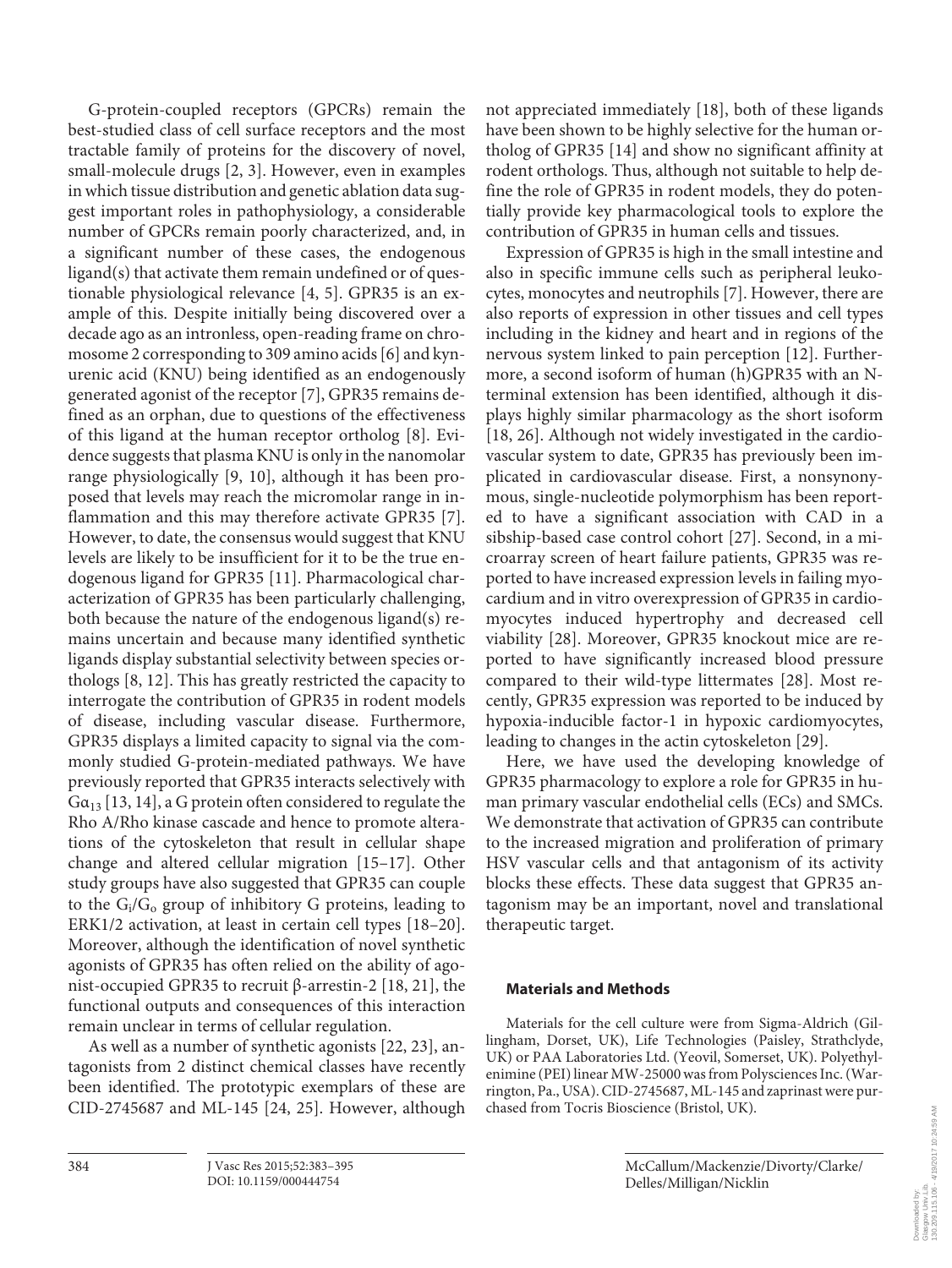#### *Bioluminescence Resonance Energy Transfer*

 HEK293T cells were maintained in Dulbecco's modified Eagle's medium (DMEM) supplemented with 0.292 g/l L-glutamine and 10% (v/v) newborn-calf serum at 37°C in a 5%  $CO<sub>2</sub>$  humidified atmosphere. Cells were transfected with FLAG-tagged hGPR35 enhanced yellow fluorescent protein (FLAG-hGPR35 eYFP) and β-arrestin-2- *Renilla* luciferase 6 (ratio 4:1), using 1 mg/ ml PEI. After 24 h, cells were washed with Hanks' balanced salt solution (pH 7.4), and coelentrazine-h (Promega) was added to a final concentration of 5  $\mu$ M. Cells were incubated in darkness for 10 min at 37°C before the addition of receptor ligands. Cells were incubated for a further 5 min at 37°C before BRET measurements were performed using a PHERAstar FS reader (BMG-Labtech, Offenburg, Germany). The BRET ratio was calculated as a wavelength emission at 530/485 nm and expressed as the percentage of maximal signal for each ligand [13, 14].

#### *Inositol Phosphate Generation Assays*

 Inositol phosphate (IP) accumulation was measured using a homogenous time-resolved FRET (HTRF) assay (HTRF IP-One Tb kit, Cisbio Bioassays, Codolet, France). HEK293T cells were transiently cotransfected with FLAG-hGPR35-eYFP and the G-protein chimaera  $Ga_{q/13}$ 5 (a form of  $Ga_q$  in which the C-terminal 5 amino acids were replaced with the corresponding pentapeptide from  $Ga_{13}$ ) using PEI. After 16–24 h of incubation at 37°C in a 5%  $CO<sub>2</sub>$  humidified atmosphere, the cells were resuspended in IP-One stimulation buffer (10 mM HEPES, 1 mM CaCl<sub>2</sub>, 0.5 mM MgCl<sub>2</sub>, 4.2 mM KCl, 146 mM NaCl, 5.5 mM glucose and 50 mM LiCl, pH7.4) and seeded at 10,000 cells/ well in white, solid-bottom, 384-well plates. Ligands were diluted in IP-One stimulation buffer according to the manufacturer's instructions. Antagonist compounds were preincubated with cells for 15 min at 37<sup>°</sup>C prior to the addition of the agonist. Cells were incubated with ligand(s) for 2 h at 37 $^{\circ}$ C, before the addition of d<sub>2</sub>-conjugated IP monophosphate (IP<sub>1</sub>; 3 μl/well) and anti-IP<sub>1</sub> Lumi4<sup>TM</sup>-Tb cryptate (3 μl/well) diluted in lysis buffer. After incubation at room temperature for 1 h, HTRF was measured using a PHERAstar FS plate reader (BMG-Labtech). IP<sub>1</sub> accumulation was measured by the fluorescence ratio of 665 nm/620 nm.

#### *Quantifying GPR35 Expression*

 In order to quantify GPR35 expression levels in individual organs, a commercial cDNA panel (Life Technologies) prepared from normal human tissue was utilized. For vascular cells, RNA was extracted from cells plated in 6-well plates using an RNeasy RNA extraction kit as per the manufacturer's instructions (Qiagen, Crawley, UK). Reverse-transcriptase reactions were carried out using a Taqman Multiscribe RT kit with random hexamers according to the manufacturer's instructions. mRNA expression of hGPR35 and ribosomal 18S were quantified by real-time PCR using Taqman chemistries (Applied Biosystems, Warrington, UK). The mRNA expression level of GPR35 in tissues was expressed as a relative quantification (RQ) or ΔCT value normalized to the housekeeper gene ribosomal 18S, and was further normalized to levels in the heart. For quantification of expression in cells, the GPR35 copy number per nanogram of total RNA was calculated by constructing a standard curve for FLAG-hGPR35-eYFP in pcDNA3 (7046 bp) [21]. The mass per copy was calculated using the formula m = (n)(1/Avogadro's number)(average molecular weight of 1 bp), where n = plasmid bp. Serial dilutions of 30– 300,000 copies were added per TaqMan reaction.

#### *Isolation and Culture of Primary Human Vascular ECs and SMCs*

 Vascular cells were grown from medial explants from HSV segments obtained from male and female patients undergoing coronary artery bypass grafting and who gave their informed consent. Ethical permission was obtained from the West of Scotland Research Ethics Committee 4 (reference No. 10/S0704/60) and the investigation conformed to the principles outlined in the Declaration of Helsinki. HSV SMCs were maintained in DMEM with 4,500 mg/l glucose supplemented with 15% (v/v) fetal-calf serum (FCS) and 100 IU/ml penicillin, 100 IU/ml streptomycin and 2 mmol/l L -glutamine. HSV ECs were maintained in EC complete medium (TCS Cellworks, UK) and supplemented with 20% FCS (PAA Laboratories, Yeovil, UK).

#### *Cellular Morphology Assays*

HSV SMCs or ECs were seeded in 6-well plates at  $1 \times 10^5$  cells/ well and quiesced for 48 or 24 h, respectively. Following 45 min of exposure to GPR35 ligands at 37°C, the cells were fixed using 4% paraformaldehyde, and stained with TRITC F-actin phalloidin at 5 μg/ml for 1 h at room temperature (Sigma). Cells were washed and mounted with Prolong<sup>®</sup> Gold Antifade reagent with DAPI (Invitrogen) and were then imaged using a spinning disk-structured illumination Viva Tome device and analyzed using ImageJ software. Equivalent studies were performed on the Flp-In $TM$  T-REx<sup>™</sup> 293 cell line harboring FLAG-hGPR35-eYFP at the Flp-In T-REx locus [14, 21] . In such cells, expression of the protein located at the Flp-In T-REx locus is achieved only upon addition of doxycycline or tetracycline. In the absence of treatment with doxycycline or tetracycline, such cells act as a negative control.

#### *Scratch-Wound Healing Migration Assay*

Cells were seeded in 6-well plates at  $3 \times 10^5$  cells/well, grown to confluence and then quiesced for 48 or 24 h for VSMC and EC, respectively. Three horizontal scratches per well were created before stimulation with various concentrations of pamoic acid (Sigma-Aldrich) or zaprinast in serum-free DMEM. In a number of experiments, a GPR35 agonist was coadded with 100 nM of either of the human-specific GPR35 antagonists, CID-2745687 and ML-145. In equivalent studies, the structurally and mechanistically distinct Rho A pathway inhibitors, Y-27632 [30–32] or Y-16 [33], were coadministered with a GPR35 agonist. Images of the cells were acquired at time zero, followed by incubation at 37°C. The cells were imaged up to a maximum period of 36 h. Percentage migration was assessed by measuring the distance (μm) between cells migrating into the wound area in 10 random fields of view per scratch over the time course using ImageJ software.

#### *Cell Proliferation*

 HSV SMCs and ECs were seeded in clear, 96-well plates at a density of  $5 \times 10^3$  cells/well and quiesced in full medium, without serum for 48 or 24 h, respectively. The cells were then stimulated with a range of concentrations of ligands ±5% FCS, over a period of 48 h (SMCs) or 24 h (ECs). Cell proliferation was assessed using either Cell Titer 96 aqueous nonradioactive cell proliferation assay (MTS; Promega, Madison, Wis., USA) or the 5-bromo-2′-deoxyuridine (BrdU) cell proliferation assay kit (Cell Signaling Technology, UK) according to manufacturer's instructions. Colorimetric output was measured on a Wallac VICTOR<sup>2</sup> plate reader at absorbance values of 490 or 450 nm for the MTS and BrdU assays, respectively.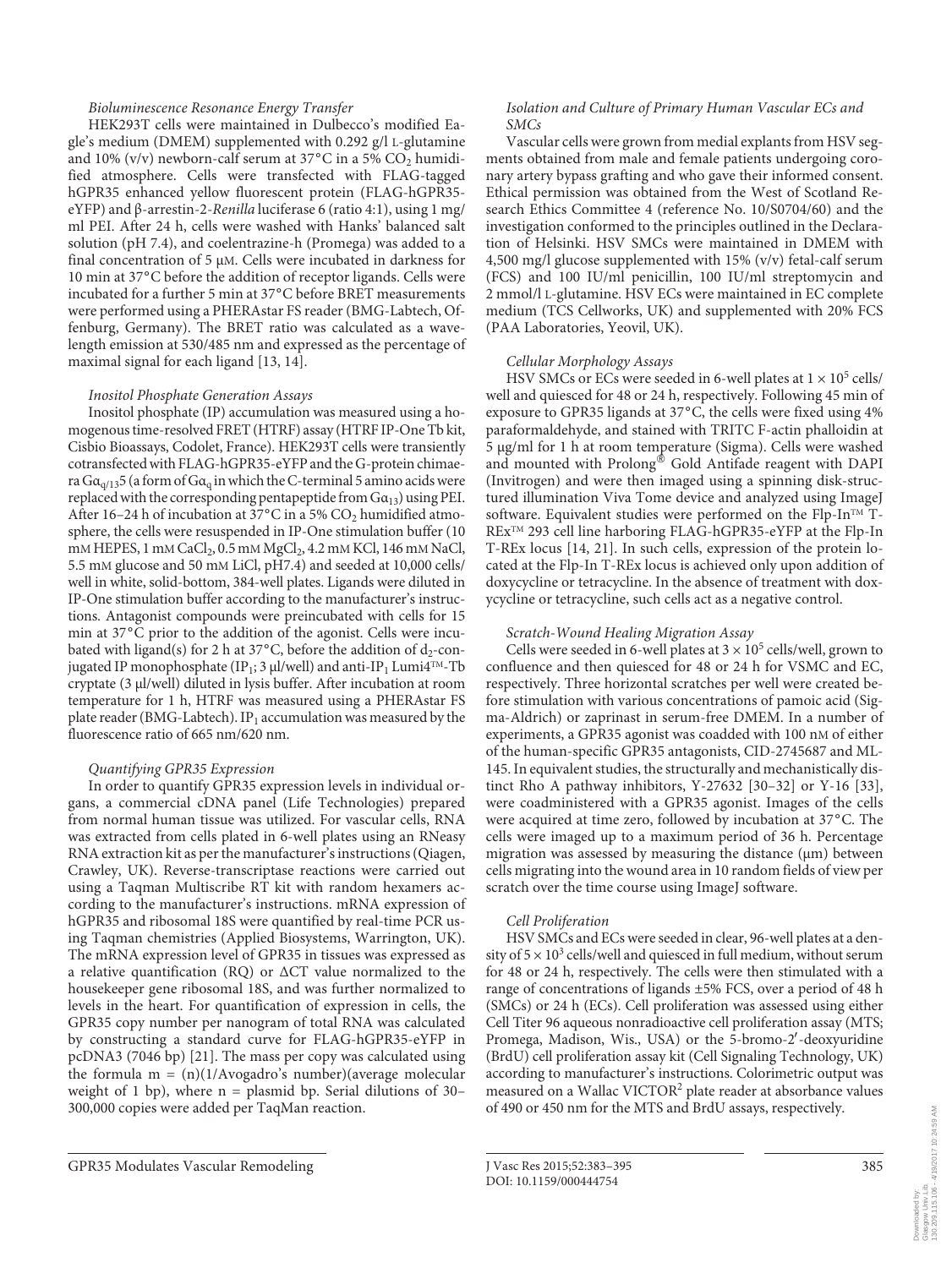

**Fig. 1.** The GPR35 antagonists CID-2745687 and ML-145 blocked agonist-induced hGPR35 activation in 2 distinct assays. Activation of hGPR35 by varying concentrations of the agonists pamoic acid and zaprinast in a β-arrestin-2 interaction assay (a), where FLAGhGPR35-eYFP was cotransfected with β-arrestin-2- *Renilla* luciferase in HEK293T cells ( $n = 6$ ), or an IP<sub>1</sub> accumulation assay (**b**), where FLAG-hGPR35-eYFP was cotransfected with  $Ga_{\alpha/13}$ 5 in

 *Statistical Analysis* 

 All data are provided as mean ± SEM and were analyzed using GraphPad Prism<sup>®</sup> software. Student's t test for paired data and one-way ANOVA with Dunnett's test for multiple comparisons were applied and a statistical difference was considered if p < 0.05. Taqman, β-arrestin-2 and IP<sub>1</sub> accumulation experiments were performed in duplicate. All other experiments were performed in triplicate on each occasion. N values for each experiment in the figure legends indicate the number of times an experiment was repeated. Individual cell numbers/numbers of measurements made for migration and cell size experiments are indicated separately.

## **Results**

386

# *Pharmacological Assessment of GPR35 Ligands at hGPR35*

 Zaprinast and pamoic acid have both been reported to be agonist ligands of hGPR35 [21]. This was confirmed

HEK293T cells (n = 5). hGPR35 activation following cotransfection of FLAG-hGPR35-eYFP and  $Ga_{q/13}$ 5 in HEK293T cells measured via an IP<sub>1</sub> accumulation assay was inhibited in a concentration-dependent manner following exposure to increasing concentrations of ML-145 and CID-2745687 in the presence of either zaprinast  $(c; n = 5)$  or pamoic acid  $(d; n = 7)$  at  $EC_{80}$  concentrations of the agonist ligand. Data are shown as means ± SEM.

initially by measuring  $β$ -arrestin-2 recruitment to the receptor using BRET studies. These were performed in HEK293T cells transfected to transiently coexpress a form of hGPR35 C-terminally tagged with eYFP and β-arrestin-2 tagged with *Renilla* luciferase ( fig. 1 a). As shown previously [21], pamoic acid (pEC $_{50}$  = 7.30  $\pm$  0.06) was more potent than zaprinast ( $pEC_{50} = 5.44 \pm 0.01$ ; means  $\pm$  SEM,  $n = 6$ ). Both these ligands were also able to promote the production of IPs when hGPR35 was transiently coexpressed with the chimeric G protein  $Ga_{\alpha/13}5$ [34]. In this assay, which reflects the capacity of the receptor to interact with the Rho A-linked G protein  $Ga_{13}$  [17, 34], both zaprinast ( $pEC_{50} = 6.83 \pm 0.06$ ) and pamoic acid  $(pEC_{50} = 8.36 \pm 0.11;$  means  $\pm$  SEM; n = 5 in each case) were more potent than recorded in the β-arrestin-2 recruitment assay (fig. 1b). This reflects that there is frequently receptor reserve in G-protein-mediated signal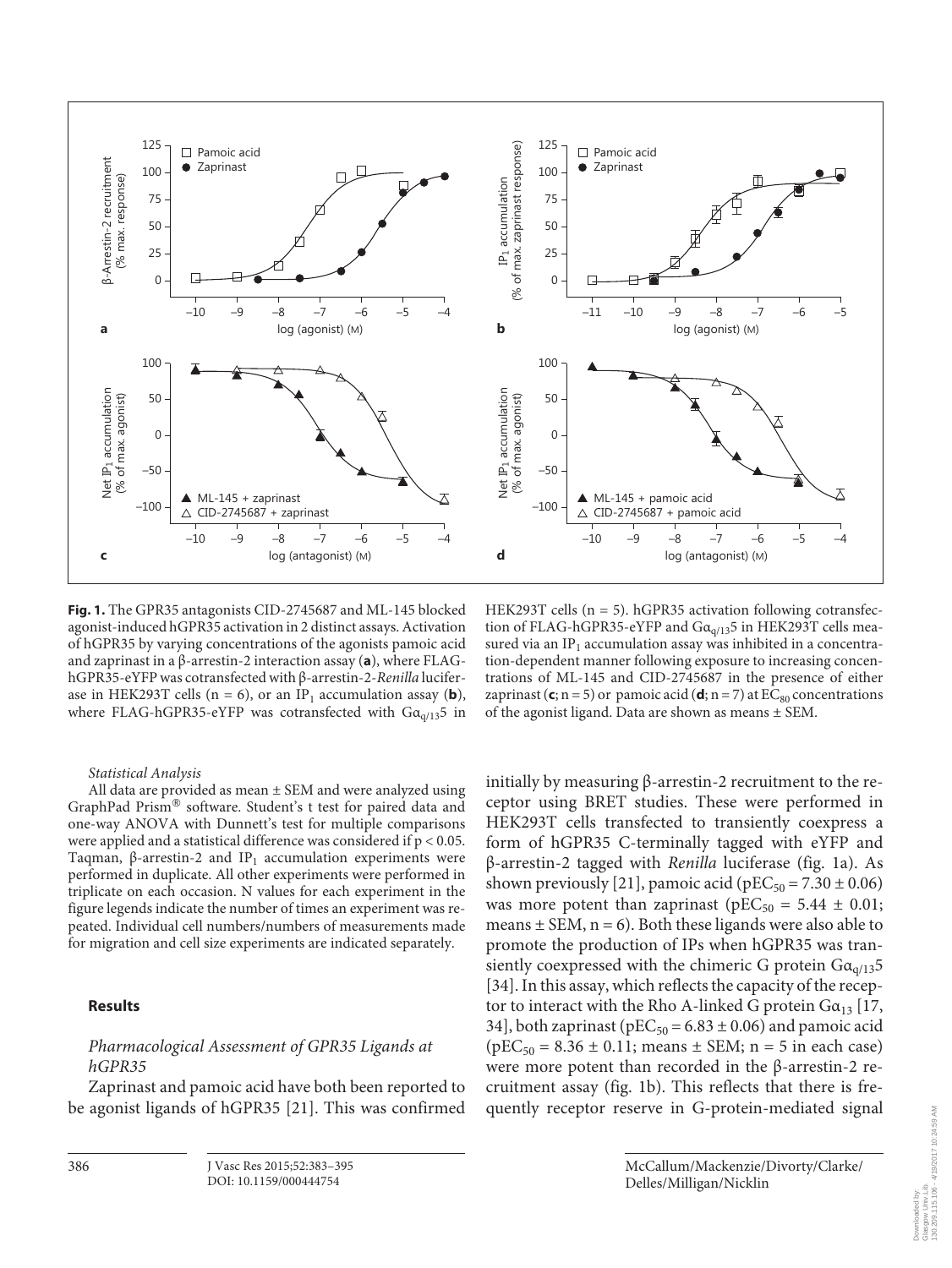

**Fig. 2.** GPR35 is expressed in human VSMCs and ECs. hGPR35 mRNA expression in human tissues and HSV ECs ( $n = 3$ ) normalized to 18S and expressed as RQ relative to hGPR35 expression in the heart  $(a)$  or in a range of immortalized and primary cells  $(b)$ 

was quantified via TaqMan. HSV ECs  $(n = 3)$ , and SMCs  $(n = 3)$ , HUVECs (n = 3) and HT-29 colon carcinoma cells are expressed as copy numbers per nanogram of RNA. Data are shown as means  $±$  SEM.

transduction events that is not routinely evident in the β-arrestin-2 recruitment assay. Using this IP accumulation assay as a surrogate measure of interactions of the receptor with  $Ga_{13}$ , both ML-145 and CID-2745687 were able to fully block the agonist effect of either zaprinast ( $fig. 1c$ ) or pamoic acid ( $fig. 1d$ ) at hGPR35, confirming their suitability to act as highly selective inhibitors of GPR35 in cells and tissues of human origin. Once again, as described previously [14], ML-145 displayed some 50fold higher affinity than CID-2745687 as an hGPR35 antagonist (fig. 1c, d). As noted previously, GPR35 displays a level of constitutive activity in G-protein-mediated assays, and both CID-2745687 and ML-145 acted as inverse agonists [14], able to suppress constitutive activity as well as the agonist effects of pamoic acid and zaprinast in the IP<sub>1</sub> accumulation assay (fig. 1c, d).

# *Expression of GPR35 in Human Vascular Cells and Tissue*

 Next, expression of GPR35 was investigated at the mRNA level using a human tissue cDNA panel (fig. 2a). Consistent with previous reports [7, 35], high levels of hGPR35 were detected in the small intestine, colon and spleen. It was also noted that hGPR35 mRNA expression could be detected in many other tissues of the body including the kidney and cervix, albeit at lower levels (fig. 2a). Interestingly, expression was also high in HSV ECs (fig. 2a). To explore the vascular expression of GPR35 more extensively, RNA from HSV ECs, HSV SMCs and

human umbilical-vein ECs (HUVECs) was reverse-transcribed and examined via real-time qRT-PCR and copy number in each cell type calculated (fig. 2b). Substantial levels of GPR35 expression were detected in all 3 vascular cell types with copy numbers of  $3.99 \pm 0.61$  copies/ng total RNA in HUVECs,  $28.5 \pm 2.2$  copies/ng total RNA in HSV ECs and  $10.2 \pm 0.76$  copies/ng total RNA in HSV SMCs, although they were significantly lower than the levels detected in the colon carcinoma cell line, HT-29  $(871.0 \pm 63.47 \text{ copies/mg total RNA};$  fig. 2b). Interestingly, previous studies have suggested levels of expression of GPR35 in HUVECs to be barely detectable [36] .

## *Effects of GPR35 Stimulation on the HSV SMC Cytoskeleton*

 To date, there have been no direct studies investigating the functional outcomes of GPR35 activation in human vascular cells, although the capacity of intercellular adhesion molecule (ICAM)-1 expressing HUVECs to interact with leukocytes in a GPR35-dependent manner has been reported [36]. Since stimulation of GPR35 is known to result in the activation of  $G<sub>a13</sub>$  (fig. 1b) [13], and this is frequently associated with downstream signaling via Rho A [17], the effects of GPR35 ligand exposure on HSV SMC cytoskeleton arrangement and migration were examined (fig. 3). Prior to this, the effect of GPR35 activation in Flp-In T-REx 293 cells harboring FLAG-hGPR35 eYFP at the Flp-In T-REx locus [21] was analyzed. In the absence of doxycycline induction, FLAG-hGPR35-eYFP

Downloaded by: Glasgow Univ.Lib. 130.209.115.106 - 4/19/2017 10:24:59 AM

Glasgow Univ.Lib.<br>130.209.115.106 Downloaded by:

4/19/2017 10:24:59 AM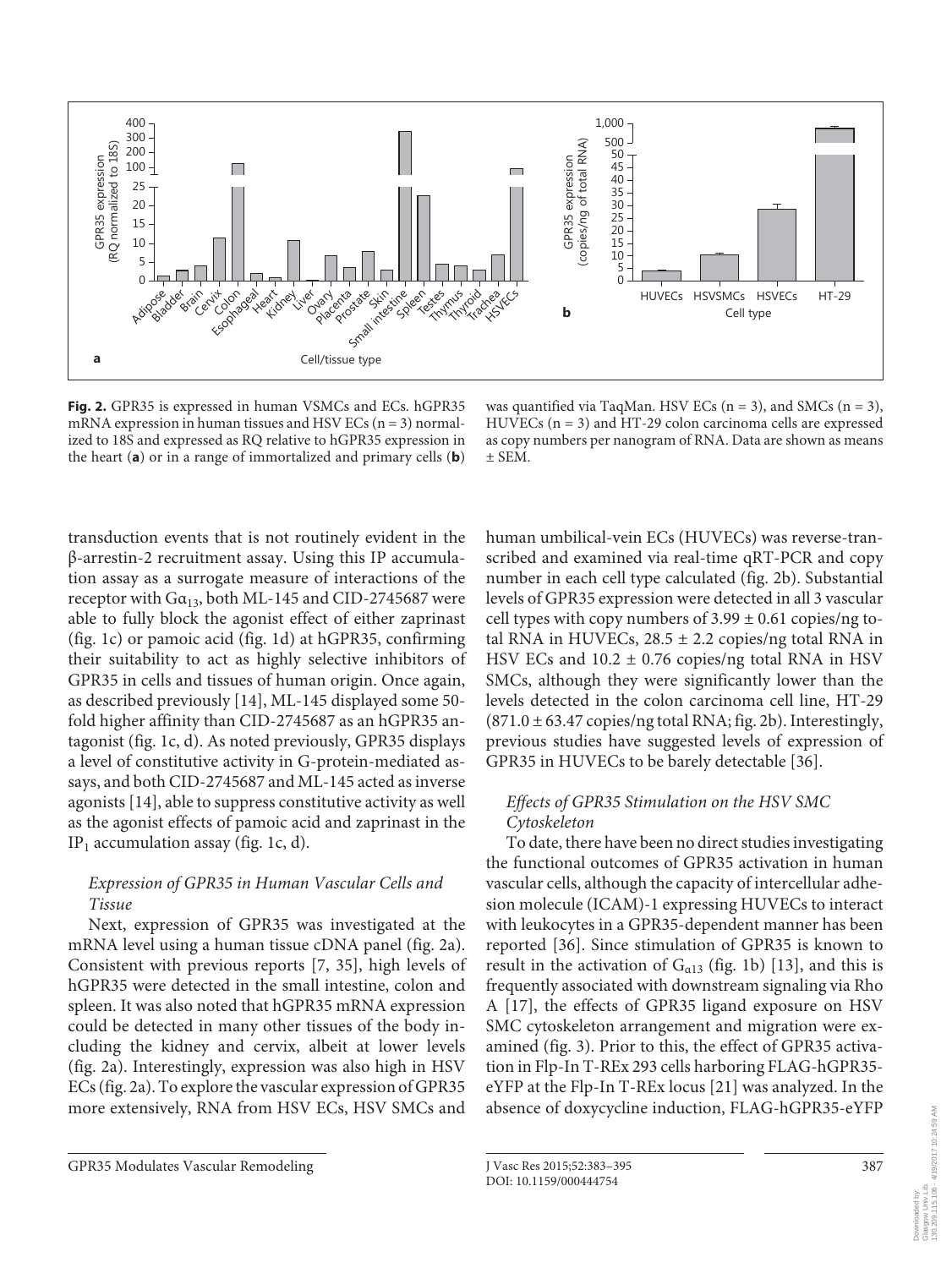No ligand No ligand **GPR35**  $+$  GPR35 + 500 nM PAM + 500 nM PAM GPR35  $+$  GPR35 100 nM PAM 100 nM PAM + 100 nM CID + 100 nM ML-145 e PRS **a** -Seru serum M+ML-145 **b** 500 \* Cell length (um) 400 Cell length ( 300 200 100  $\Omega$ **100 million** – Serum 100 nM AM X CD 100 nM PAM 145 **c**

**Fig. 3.** Pamoic acid induces changes in cell morphology which are blocked by the hGPR35-selective antagonists CID-2745687 and ML-145. **a** Images of doxycycline-inducible Flp-In T-REx 293 cells stably expressing FLAG-hGPR35-eYFP ± 100 ng/ ml doxycycline (±GPR35) stimulated with 500 nM pamoic acid (PAM) 24 h later, either alone or in the presence of 100 nM CID-2745687 (CID) or 100 nM ML-145 for 45 min ( $n = 4$  per condition). Cells were stained for F-actin using TRITC actin phalloidin and imaged via spinning-disk illumination VivaTome™ microscopy. Scale  $bar = 20 \mu m$ . **b** Representative images of quiescent HSV SMCs fixed and stained for F-actin following stimulation with 100 nM of PAM ± antagonists CID or ML-145 for  $45 \text{ min}$  (n = 3). Scale bars =  $50 \text{ µm}$ . Arrows highlight changes in actin filament organization following pamoic acid stimulation. **c** Quantification of HSV SMC length (μm) in the presence of 100 nM PAM  $\pm$  antagonists CID and ML-145 (3 experiments; 40– 60 cells measured/condition/experiment). Data are shown as means  $\pm$  SEM. \*  $p$  < 0.001 versus serum control, analyzed via 1-way ANOVA with Dunnett's test for multiple comparisons.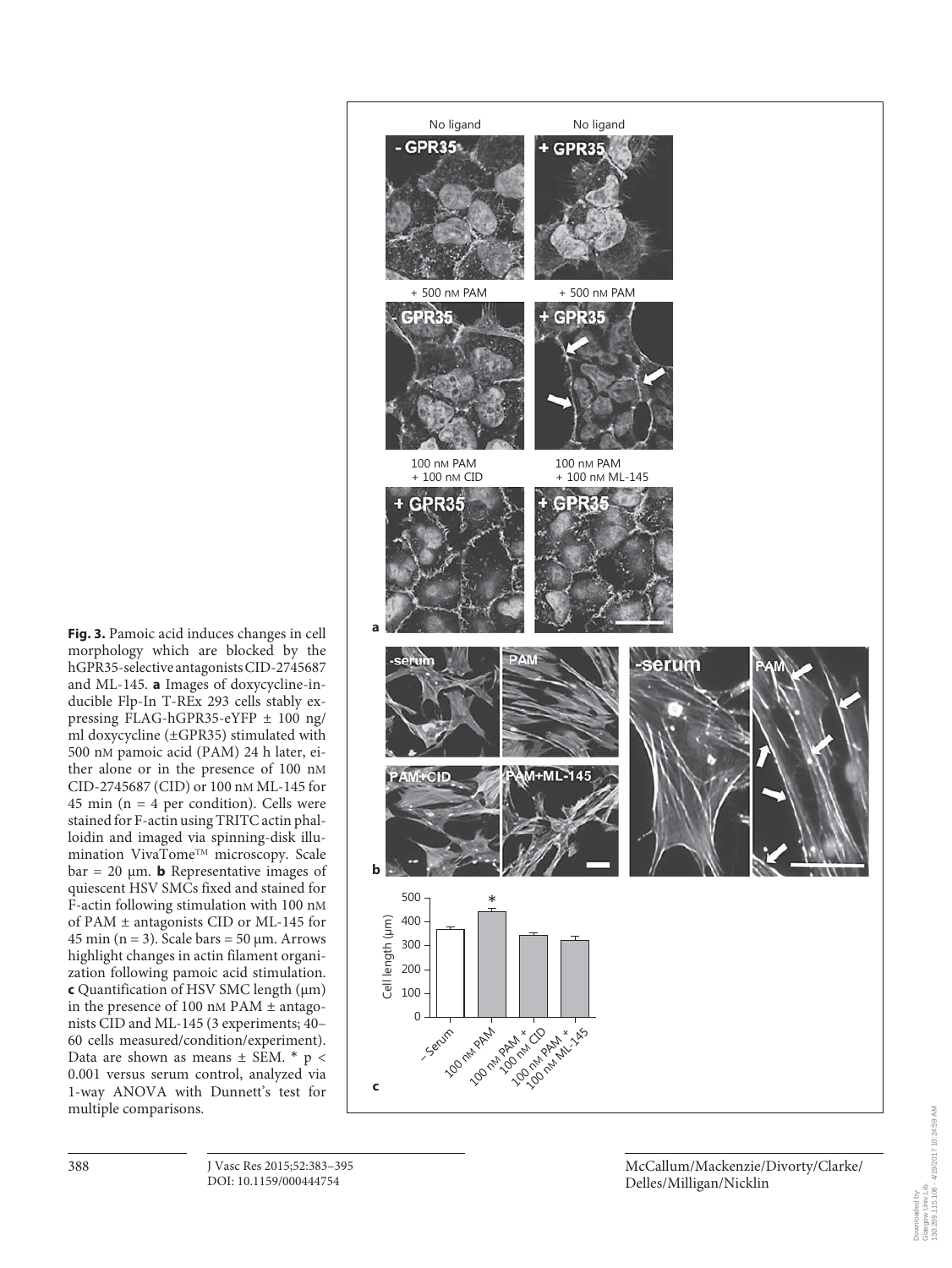is not expressed by these cells, providing a negative control for possible nonreceptor-mediated effects of the ligands. Here, exposure to pamoic acid (500 nM) did not induce any changes in cell morphology (fig. 3a). Moreover, in the absence of ligand addition, induction of expression of FLAG hGPR35-eYFP also did not produce alteration in cell morphology. However, in cells treated with doxycycline to induce FLAG-hGPR35-eYFP expression, exposure to pamoic acid for 45 min did now produce alterations in cell morphology, with cells becoming contracted in appearance and alteration of the actin cytoskeleton, from its resting disorganized arrangement, to defined structures localized at the plasma membrane (fig. 3a). These effects were blocked when pamoic acid was coincubated along with either of the GPR35 antagonists CID-2745687 or ML-145 (fig. 3a), confirming that these alterations in cellular morphology reflected the activation of GPR35. Next, the effects of the ligands on HSV SMC morphology and cytoskeletal rearrangement were examined (fig. 3b, c). Incubation with the hGPR35-selective agonist pamoic acid resulted in changes in the HSV SMCs, in which the resting unorganized actin cytoskeleton rearranged into aligned stress fibers at the plasma membrane, with cells becoming elongated in appearance in comparison to agonist-free conditions (fig. 3b). These effects were lacking when cells were coincubated with pamoic acid and either CID-2745687 or ML-145 (fig. 3b). Quantification of cell length using ImageJ revealed that addition of the hGPR35 agonist pamoic acid induced a significant increase in length of the HSV SMCs from  $366.2 \pm 12.5$  to  $440.6 \pm 15.7$   $\mu$ m (p < 0.001; fig. 3c). This effect was completely abolished following coincubation of pamoic acid with either CID-2745687 or ML-145, suggesting that in primary human vascular cells, the specific activation of GPR35 was able to induce changes in cell architecture, leading to changes in cell size (fig. 3c).

# *Effects of GPR35 Stimulation on HSV SMC Migration and Proliferation*

 The role of GPR35 in the migration of HSV SMCs was assessed using the GPR35 agonists zaprinast and pamoic acid in a scratch-wound healing assay. Both GPR35 agonists significantly enhanced HSV SMC migration with 500 nM zaprinast inducing migration by  $28.2 \pm 1.8\%$  and 100 nM pamoic acid by  $23.9 \pm 3.3\%$  higher than that observed in comparison to serum-free control-quiesced HSV SMCs ( $p < 0.001$ ; fig. 4a-c). Moreover, at the most effective concentrations, the GPR35 agonists promoted migration as successfully as FCS (30.1  $\pm$  2.3%). Next, the effects of coincubating cells with 100 nM pamoic acid and 100 nM of either of the hGPR35 antagonists, CID-2745687 and ML-145, was studied. Both antagonists completely blocked pamoic-acid-induced migration (fig. 4a, d). Neither antagonist had any effect on basal HSV SMC migration when used in the absence of agonist (data not shown).

 Previous publications have reported effective and selective coupling of GPR35 to  $Ga_{13}$  [21], and it is established that  $Ga_{13}$  can promote Rho A activation and signaling via the Rho kinases (ROCK) 1/2 and their effectors [37]. Therefore, to assess the involvement of this signaling pathway in GPR35-promoted HSV SMC migration, pamoic acid was coincubated with either of 2 mechanistically distinct Rho A pathway inhibitors, Y-27632 (10  $\mu$ M) [32] and Y16 (10  $\mu$ M) [33] (fig. 4e, f). Both these inhibitors prevented pamoic-acid-induced migration (p < 0.001), suggesting that GPR35 activation mediates these cell-migratory effects via the Rho A-ROCK 1/2 signaling axis. Next, HSV SMCs were exposed to GPR35 ligands and cell proliferation was quantified. Across a range of concentrations, neither zaprinast nor pamoic acid produced a proliferative response in unstimulated, quiesced HSV SMCs (fig. 5a, b). Moreover, neither zaprinast nor pamoic acid altered proliferation when HSV SMC proliferation was stimulated by the exposure of quiesced HSV SMCs to FCS (fig. 5 $c$ , d). This was also the case for the hGPR35 antagonists CID-2745687 and ML-145 (fig. 5e), indicating that the effect of serum on HSV SMC proliferation does not reflect the presence of GPR35 agonists within serum.

# *Effects of GPR35 Stimulation on HSV EC Migration and Proliferation*

 Impaired EC regeneration and function is implicated in the incidence of vein graft occlusion, and so the effects of GPR35 ligands on HSV EC movement and proliferation were assessed next. Exposure of HSV ECs to pamoic acid did not induce any alterations in morphology or cytoskeletal architecture (fig. 6a). Furthermore, using a scratch-wound healing assay, no effect on HSV EC migration was observed whereas the addition of 5% serum produced a marked increase in cell migration (fig. 6b). Next, proliferation was quantified. In contrast to what was observed in HSV SMCs, the exposure of quiesced ECs to increasing concentrations of zaprinast or pamoic acid induced concentration-dependent increases in proliferation [control  $0.67 \pm 0.05$  arbitrary units (A.U.); 300 nM zaprinast  $1.55 \pm 0.12$  A.U.; 300 nM pamoic acid  $1.23 \pm 0.15$ A.U.], comparable in extent to that achieved with FCS  $(1.29 \pm 0.06 \text{ A.U.};$  fig. 6c, d). This effect of pamoic acid was replicated in an independent assay by assessing BrdU incorporation in HSV ECs under identical conditions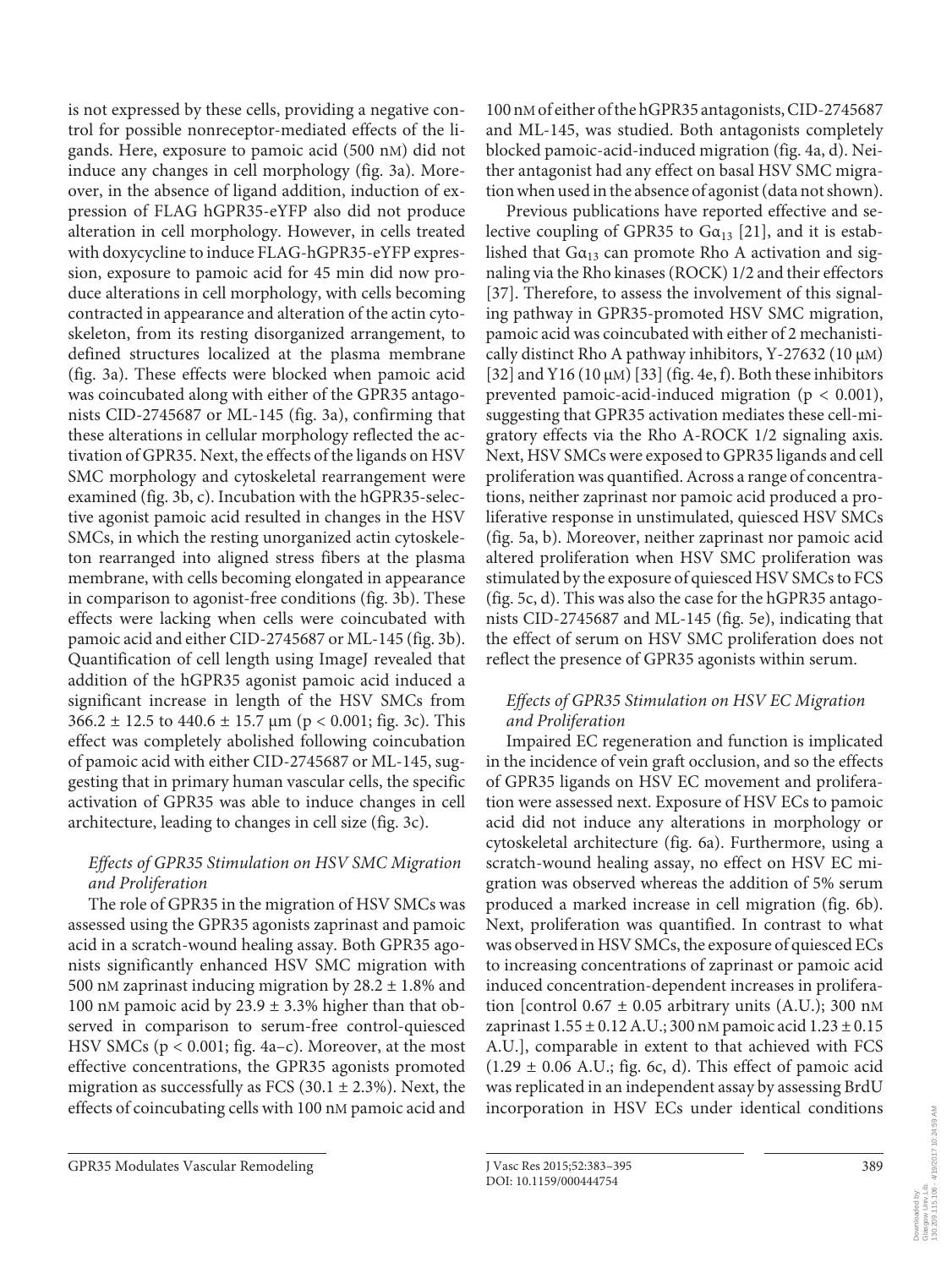

**Fig. 4.** GPR35 mediates HSV SMC migration via the Rho A-ROCK signaling axis. **a** Representative images of migration in confluent, quiescent HSV SMCs in a scratch-wound healing assay, following exposure to 100 nM pamoic acid (PAM)  $\pm$  100 nM of the GPR35 antagonists CID-2745687 (CID) or ML-145. Scale bar = 50  $\mu$ m. HSV SMC migration following exposure to the agonists zaprinast  $(ZAP; n = 4; b)$ , PAM  $(n = 8; c)$  or PAM  $\pm$  the GPR35 antagonists CID or ML-145 ( $n = 5$ ; **d**) was quantified at 0 and 36 h ( $n = 4$ – 8; 90 individual measurements/condition/experiment). Scratch

( $fig. 6e-g$ ), although the extent of the effect of pamoic acid in this assay was less than that produced by the addition of serum (fig. 6e–g). The proliferation induced by concentrations of pamoic acid up to 500 nM was completely abolished ( $p < 0.001$ ) in the presence of either CID-

width was measured via ImageJ and expressed as percent migration between 0 and 36 h. **e**, **f** Migration of confluent, quiescent HSV SMCs in the presence of the hGPR35 agonist PAM ± the Rho A pathway inhibitors Y-27632 (e) or Y-16 (f), measured by scratchwound healing assay (n = 5; 90 individual scratch measurements/ condition/experiment). Data are shown as means  $\pm$  SEM. \*\*\*  $p$  < 0.001 versus serum control, analyzed via 1-way ANOVA with Dunnett's test for multiple comparisons.

 $2745687$  or ML-145 (fig. 6f, g). These data suggest that GPR35 activation can mediate HSV EC proliferation and that the role of this receptor in migration and proliferation may be cell type-dependent.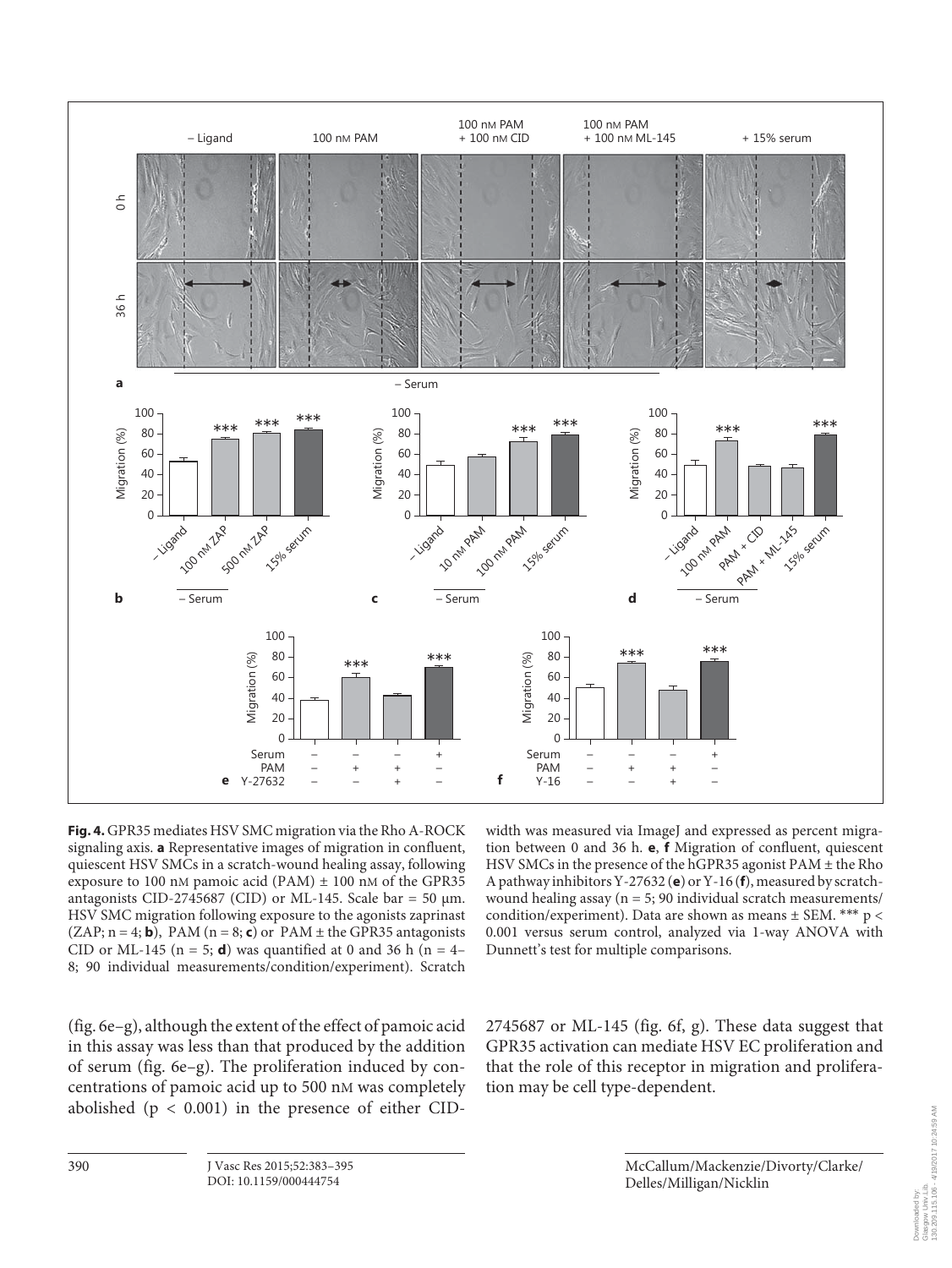

**Fig. 5.** Modulation of GPR35 activation does not stimulate HSV SMC proliferation. The proliferation of quiescent HSV SMCs in the presence of increasing concentrations of zaprinast (ZAP;  $n =$ 3; **a**) or pamoic acid (PAM;  $n = 3$ ; **b**) was measured by MTS assay at 48 h and expressed as A.U. The ability of ZAP ( $n = 4$ ; **c**) or PAM  $(n = 4; d)$  to block HSV SMC proliferation stimulated by exposure

to 5% FCS was quantified using an MTS assay. **e** Assessment of the effects of the GPR35 antagonists CID-2745687 (CID; n = 3) or ML-145 ( $n = 3$ ) on the serum-induced proliferation of HSV SMCs was measured via MTS assay at 48 h. Data are shown as means ± SEM. \*\*\* p < 0.001 versus serum control, analyzed via 1-way ANOVA, with Dunnett's test for multiple comparisons.

## **Discussion**

 This study is the first to investigate the role GPR35 may play in primary human VSMC and EC proliferation and migration. Recent literature has begun to highlight a potential role for GPR35 in a number of disease pathologies including hypertension and heart failure [28, 29], asthma [38], pain [18, 39], inflammatory bowel disease [40] and both ulcerative colitis and primary sclerosing cholangitis [41] . To date, GPR35 has been a challenging receptor to investigate because of uncertainty about the endogenous ligand(s) that activate it [8, 22] and because the majority of synthetic GPR35 agonist ligands display either marked species ortholog selectivity or are known to have molecular targets in addition to GPR35 [22] . For example, the tryptophan metabolite KNU was the first reported endogenous GPR35 ligand [7], and although

subsequently confirmed at rat GPR35 with micromolar potency, the activation of hGPR35 was almost undetectable in response to this ligand [21, 42] . Considering that circulating plasma concentrations are reported in nanomolar ranges, although these may increase substantially in various inflammatory conditions [36], KNU is an unlikely endogenous ligand at hGPR35 [8]. More recently, the chemokine CXCL17 was reported to be an endogenous ligand at GPR35 [43] . Transfection of GPR35 into a GPR35-negative cell line led to the induction of CXCL17 mediated calcium flux following exposure of the cells to CXCL17, and induced chemotaxis in THP-1 monocyte cells expressing GPR35 [43] . This is an interesting finding which requires further study to be consolidated. In the search for tool compounds able to interrogate the role of GPR35, a large number of ligands with an agonist function but modest potency have been reported [12, 22] ; the

391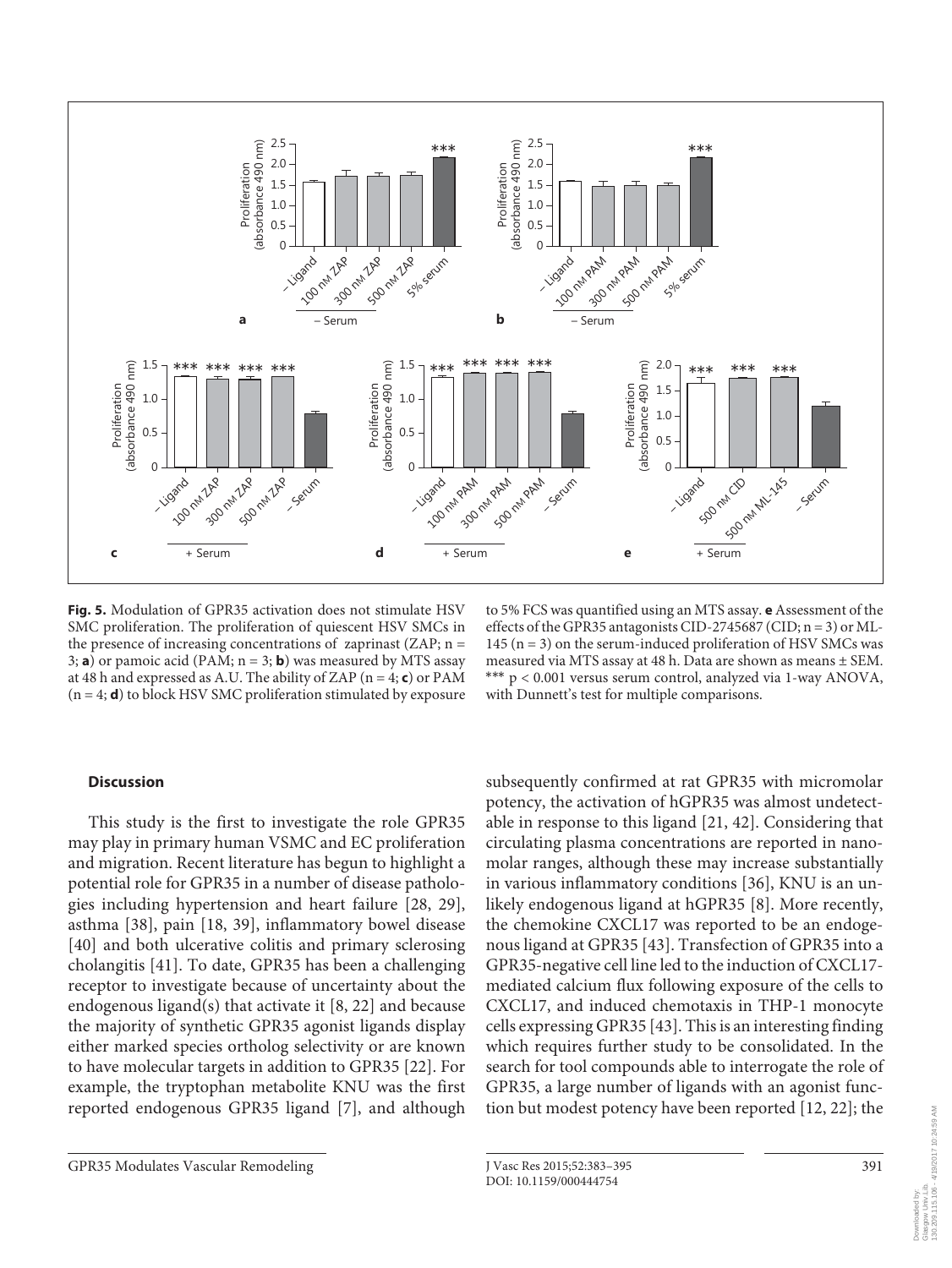

**Fig. 6.** GPR35 agonists stimulate HSV EC proliferation. **a** Representative images of the HSV EC cytoskeleton, stained for F-actin following stimulation with 100 nM pamoic acid (PAM) for 45 min  $(n = 3)$ . Scale bar = 50  $\mu$ m. **b** Migration of quiescent HSV ECs is unaffected in the presence of increasing concentrations of PAM (50, 100 and 500 nM;  $n = 2$ ; 90 individual scratch measurements/ condition/experiment), measured by scratch-wound healing assay. Increasing concentrations of zaprinast  $(ZAP; n = 3; c)$  or PAM  $(n = 3; d)$  induced proliferation in quiescent HSV EC, as measured

by MTS or BrdU assay (e) following 24 h of ligand exposure. HSV EC proliferation in response to GPR35 agonists was blocked via coincubation with increasing concentrations (50–500 nM) of the GPR35 antagonists CID-2745687 (CID; **f**) or ML-145 (**g**), measured via BrdU assay 24 h after stimulation ( $n = 2$  per agonist/ antagonist pair). Data are shown as means  $\pm$  SEM. \*  $p < 0.05$ , \*\*  $p < 0.01$ , \*\*\*  $p < 0.001$  versus serum control, analyzed via 1-way ANOVA with Dunnett's test for multiple comparisons.

first to be identified and the most widely utilized is zaprinast [44]. Although zaprinast has the advantage of displaying agonism at rodent orthologs of GPR35 as well as at the human receptor with moderate potency and remains the customary ligand of reference in chemical screens targeting novel GPR35 ligands, it is limited in its use by its known potency as an inhibitor of cGMP phosphodiesterase subtypes. Many other recently described GPR35 active ligands also have other targets. Indeed, amlexanox [26] has recently been described as an inhibitor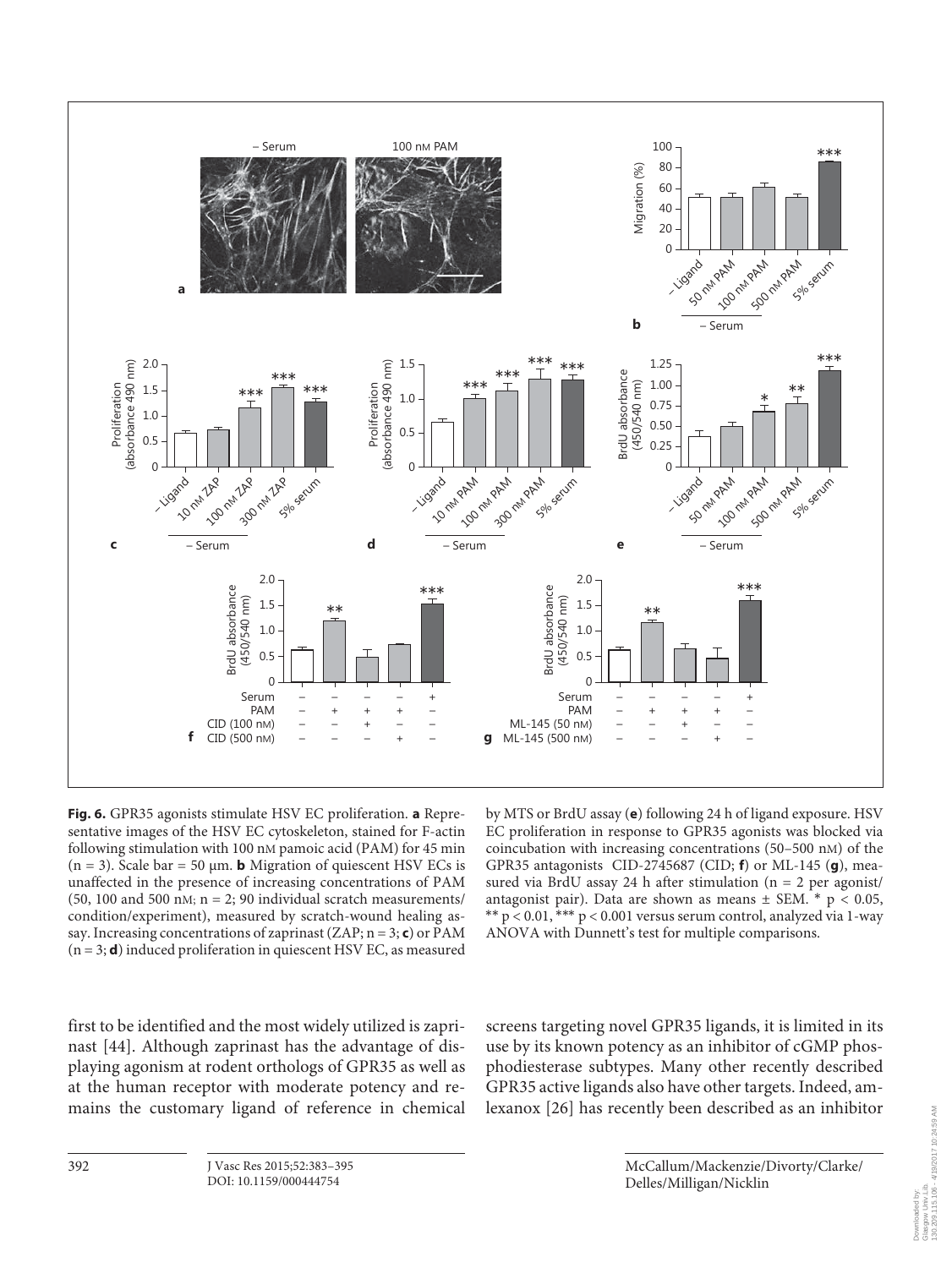of both IKK-ε and TBK1 [45] and is used to target these kinases in in vivo studies, despite displaying a markedly lower affinity at these kinases than at GPR35 [26, 46]. As such, together with zaprinast as a reference ligand, we employed pamoic acid as a GPR35 agonist in these studies. Pamoic acid has a high potency at hGPR35 but very modest effects at the rodent orthologs and can therefore only be used usefully in studies employing human rather than rodent cells and tissues. Perhaps even more importantly from a pharmacological perspective, there are a very limited number of useful antagonists of GPR35. Moreover, the 2 key antagonists ML-145 and CID-2745687 are also entirely specific for the human receptor, displaying no useful affinity at either rat or mouse GPR35 [14]. Furthermore, it has been previously demonstrated that ML-145 displays >1,000-fold selectivity for GPR35 compared to the most closely related GPCR, GPR55 [24], and since both ML-145 and CID-2745687 were utilized in the nanomolar range, it is unlikely that they showed promiscuous activity at other closely related receptors to GPR35, such as GPR55 and GPR23. As such, whilst studies on human cells and tissues are obviously most relevant for translation in a therapeutic context, our study was restricted to human tissue-derived cells. Despite this, the pharmacological characteristics of these antagonists mean that they provide a currently unique opportunity to probe the functional importance of GPR35 in diseaserelevant, human cell models.

 Using these combinations of agonists and antagonists, we demonstrate a potentially important role for GPR35 in the migration of primary HSV SMCs. These cells express readily detectable levels of GPR35 mRNA that are comparable to those found in the spleen and small intestine. The data demonstrate that coincubating a wounded monolayer of HSV SMCs with one of the hGPR35-specific antagonists, CID-2745687 and ML-145, abolished increased migration induced by either of the GPR35 agonists, zaprinast or pamoic acid, thus supporting a specific role for GPR35. Investigation of the cellular morphology and cytoskeletal rearrangement in HSV SMCs revealed significant architectural reorganization of the actin cytoskeleton and, similarly, these changes were also prevented by the coaddition of the GPR35 antagonists. We hypothesized that the activation of ROCK 1/2 and subsequent myosin light-chain phosphorylation would be directly linked to the reorganization of the actin cytoskeleton, leading to vascular cell contraction and migration [30, 47] . To examine this more closely, the effect of the presence of 2 mechanistically distinct Rho A pathway inhibitors, Y-27632 and Y-16, on the GPR35 agonist-induced

migration of HSV SMCs was assessed, and both were able to block the effects of GPR35 agonism on migration. This is entirely consistent with previous observations of the selective activation of  $Ga_{13}$  by GPR35 agonism [13], a mode of coupling that we have suggested is likely integral to the functional roles of GPR35 [8] . Other study groups have reported similar effects of Rho kinase 1/2 inhibitors in VSMC migration induced by PDGF and lysophosphatidic acid in a collagen matrix migration model [48]. Despite ongoing efforts to target Rho A and downstream mediators in disease settings, blocking this pathway across a broad spectrum of cell types may not be attractive therapeutically due to unwanted, off-target side effects [49, 50]. It is proposed, therefore, that compounds which mimic this effect, such as GPR35 antagonists, may have distinct therapeutic advantages with respect to cell and tissue specificity.

 By further exploring the role of GPR35 in proliferation, we showed that, at least in HSV SMCs, neither GPR35 activation nor inhibition produced any effects on cell proliferation. Importantly, this suggests that the finding of increased migration is not confounded by increased cell numbers through cell division. Conversely, HSV ECs demonstrated significantly enhanced proliferation in the presence of increasing concentrations of either zaprinast or pamoic acid without effects on migration. Although this might be unexpected, it is well established that GPCRs often exhibit diverse effects amongst different cell populations [51, 52]. Ruling out potential issues regarding receptor specificity, it was further demonstrated that the proliferation induced by pamoic acid was blocked by the presence of the antagonists CID-2745687 and ML-145. Taken together with the knowledge that ML-145 has been shown to display >1,000-fold selectivity for GPR35 over its most closely related receptor GPR55, the specificity of the antagonists is likely not an issue here, and, therefore, it can be concluded that GPR35 activation plays a role in mediating proliferation in HSV ECs.

 Importantly, this is the first study to report significant expression levels of GPR35 in vascular cells and a functional role for hGPR35 in the setting of vascular remodeling. Future investigations that address the mechanism of the effects of GPR35 on vascular EC proliferation will be integral in our understanding of its true function in the vasculature. However, our findings strongly suggest that antagonists of GPR35 may be of beneficial therapeutic effect with respect to attenuating vascular occlusion in the setting of vein graft failure.

GPR35 Modulates Vascular Remodeling J Vasc Res 2015;52:383-395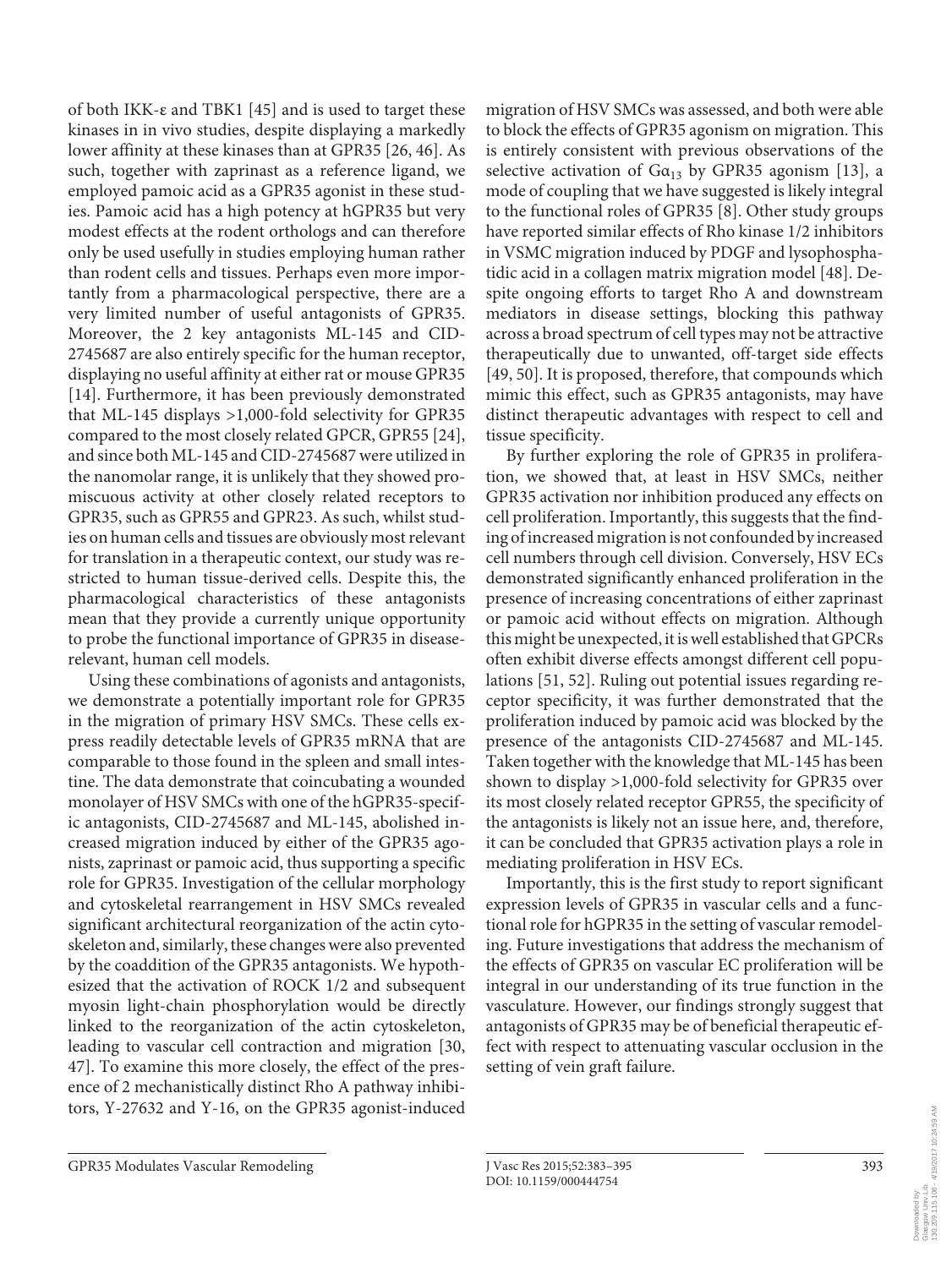#### **Acknowledgements**

 We thank Nicola Britton, Gregor Aitchison, Laura Jenkins and John Pediani for technical support. These studies were supported by the British Heart Foundation (FS/09/052/28032). J.E.M. thanks the British Heart Foundation for studentship support. A.E.M. thanks the Biotechnology and Biosciences Research Council and Medical Research Council Technology for an industrial CASE studentship.

#### **References**

- 1 Rienstra H, Zeebregts CJ, Hillebrands JL: The source of neointimal cells in vein grafts: does the origin matter? Am J Pathol 2008;172:566– 570.
- 2 Jacoby E, Bouhelal R, Gerspacher M, Seuwen K: The 7 TM G-protein-coupled receptor target family. Chem Med Chem 2006;1:761–782.
- 3 Garland SL: Are GPCRs still a source of new targets? J Biomol Screen 2013;18:947–966.
- 4 Tang XL, Wang Y, Li DL, Luo J, Liu MY: Orphan G protein-coupled receptors (GPCRs): biological functions and potential drug targets. Acta Pharmacol Sin 2012;33:363–371.
- 5 Civelli O, Reinscheid RK, Zhang Y, Wang Z, Fredriksson R, Schioth HB: G protein-coupled receptor deorphanizations. Annu Rev Pharmacol Toxicol 2013;53:127–146.
- 6 O'Dowd BF, Nguyen T, Marchese A, Cheng R, Lynch KR, Heng HH, et al: Discovery of three novel G-protein-coupled receptor genes. Genomics 1998;47:310–313.
- 7 Wang J, Simonavicius N, Wu X, Swaminath G, Reagan J, Tian H, et al: Kynurenic acid as a ligand for orphan G protein-coupled receptor GPR35. J Biol Chem 2006;281:22021–22028.
- 8 Milligan G: Orthologue selectivity and ligand bias: translating the pharmacology of GPR35. Trends Pharmacol Sci 2011;32:317–325.
- 9 Amirkhani A, Heldin E, Markides KE, Bergquist J: Quantitation of tryptophan, kynurenine and kynurenic acid in human plasma by capillary liquid chromatography-electrospray ionization tandem mass spectrometry. J Chromatogr B Analyt Technol Biomed Life Sci 2002;780:381–387.
- 10 Turski MP, Turska M, Paluszkiewicz P, Parada-Turska J, Oxenkrug GF: Kynurenic acid in the digestive system – new facts, new challenges. Int J Tryptophan Res 2013;6:47–55.
- 11 Davenport AP, Alexander SP, Sharman JL, Pawson AJ, Benson HE, Monaghan AE, et al: International Union of Basic and Clinical Pharmacology. LXXXVIII. G protein-coupled receptor list: recommendations for new pairings with cognate ligands. Pharmacol Rev 2013;65:967–986.
- 12 Divorty N, Mackenzie AE, Nicklin SA, Milligan G: G protein-coupled receptor 35: an emerging target in inflammatory and cardiovascular disease. Front Pharmacol 2015;6:41.
- 13 Jenkins L, Alvarez-Curto E, Campbell K, de Munnik S, Canals M, Schlyer S, et al: Agonist activation of the G protein-coupled receptor GPR35 involves transmembrane domain III and is transduced via  $Ga(1)(3)$  and β-arrestin-2. Br J Pharmacol 2011;162:733– 748.
- 14 Jenkins L, Harries N, Lappin JE, Mackenzie AE, Neetoo-Isseljee Z, Southern C, et al: Antagonists of GPR35 display high species ortholog selectivity and varying modes of action. J Pharmacol Exp Ther 2012;343:683– 695.
- 15 Worzfeld T, Wettschureck N, Offermanns S: G(12)/G(13)-mediated signalling in mammalian physiology and disease. Trends Pharmacol Sci 2008;29:582–589.
- 16 Siehler S: Regulation of RhoGEF proteins by G12/13-coupled receptors. Br J Pharmacol 2009;158:41–49.
- 17 Kozasa T, Hajicek N, Chow CR, Suzuki N: Signalling mechanisms of RhoGTPase regulation by the heterotrimeric G proteins G12 and G13. J Biochem 2011;150:357–369.
- 18 Zhao P, Sharir H, Kapur A, Cowan A, Geller EB, Adler MW, et al: Targeting of the orphan receptor GPR35 by pamoic acid: a potent activator of extracellular signal-regulated kinase and β-arrestin2 with antinociceptive activity. Mol Pharmacol 2010;78:560–568.
- 19 Fallarini S, Magliulo L, Paoletti T, de Lalla C, Lombardi G: Expression of functional GPR35 in human iNKT cells. Biochem Biophys Res Commun 2010;398:420–425.
- 20 Berlinguer-Palmini R, Masi A, Narducci R, Cavone L, Maratea D, Cozzi A, et al: GPR35 activation reduces Ca2+ transients and contributes to the kynurenic acid-dependent reduction of synaptic activity at CA3-CA1 synapses. PLoS One 2013;8:e82180.
- 21 Jenkins L, Brea J, Smith NJ, Hudson BD, Reilly G, Bryant NJ, et al: Identification of novel species-selective agonists of the G-proteincoupled receptor GPR35 that promote recruitment of β-arrestin-2 and activate Gα13. Biochem J 2010;432:451–459.
- 22 Mackenzie AE, Lappin JE, Taylor DL, Nicklin SA, Milligan G: GPR35 as a novel therapeutic target. Front Endocrinol (Lausanne) 2011;2: 68.

#### **Disclosure Statement**

There were no disclosures.

- 23 Neetoo-Isseljee Z, MacKenzie AE, Southern C, Jerman J, McIver EG, Harries N, et al: High-throughput identification and characterization of novel, species-selective GPR35 agonists. J Pharmacol Exp Ther 2013;344: 568–578.
- 24 Heynen-Genel S, Dahl R, Shi S, Sauer M, Hariharan S, Sergienko E, et al: Selective GPR35 Antagonists – Probes 1 and 2. Probe Reports from the NIH Molecular Libraries Program, Bethesda, National Center for Biotechnology Information, 2010.
- 25 Heynen-Genel S, Dahl R, Shi S, Sauer M, Hariharan S, Sergienko E, et al: Antagonists for the orphan receptor GPR35. Probe Report 3, Sanford-Burnham Centre for Chemical Genomics, 2011.
- 26 MacKenzie AE, Caltabiano G, Kent TC, Jenkins L, McCallum JE, Hudson BD, et al: The antiallergic mast cell stabilizers lodoxamide and bufrolin as the first high and equipotent agonists of human and rat GPR35. Mol Pharmacol 2014;85:91–104.
- 27 Sun YV, Bielak LF, Peyser PA, Turner ST, Sheedy PF 2nd, Boerwinkle E, et al: Application of machine learning algorithms to predict coronary artery calcification with a sibship-based design. Genet Epidemiol 2008;32: 350–360.
- 28 Min KD, Asakura M, Liao Y, Nakamaru K, Okazaki H, Takahashi T, et al: Identification of genes related to heart failure using global gene expression profiling of human failing myocardium. Biochem Biophys Res Commun 2010;393:55–60.
- 29 Ronkainen VP, Tuomainen T, Huusko J, Laidinen S, Malinen M, Palvimo JJ, et al: Hypoxia-inducible factor 1-induced G protein-coupled receptor 35 expression is an early marker of progressive cardiac remodelling. Cardiovasc Res 2014;101:69-77.
- 30 Surma M, Wei L, Shi J: Rho kinase as a therapeutic target in cardiovascular disease. Future Cardiol 2011;7:657–671.
- 31 Kurosawa H: Application of Rho-associated protein kinase (ROCK) inhibitor to human pluripotent stem cells. J Biosci Bioeng 2012; 114:577–581.
- 32 Shi J, Wei L: Rho kinases in cardiovascular physiology and pathophysiology: the effect of fasudil. J Cardiovasc Pharmacol 2013;62:341– 354.